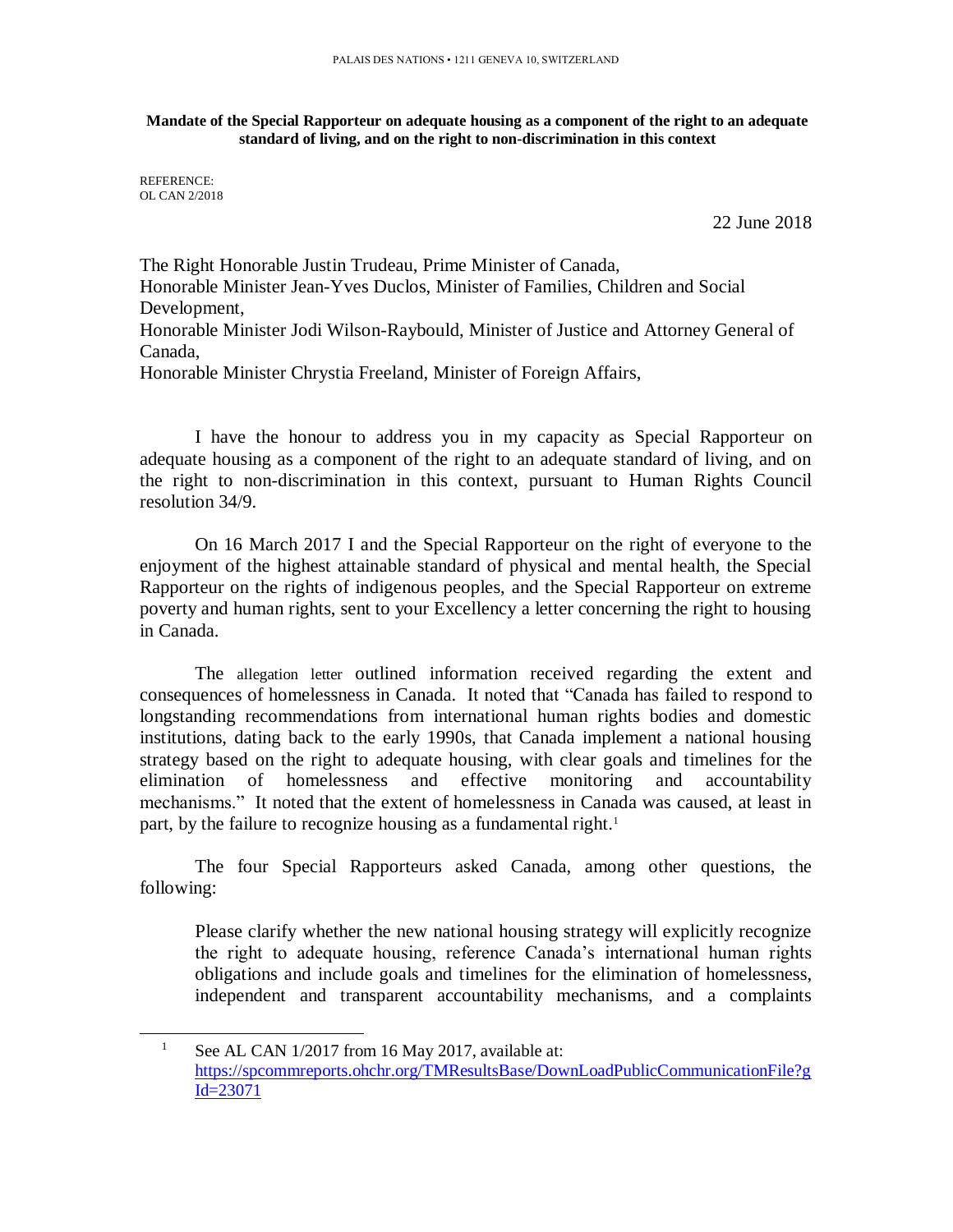mechanism to provide access to justice for violations of the right to housing. Please clarify whether the Province of British Columbia will implement a rights-based housing and homelessness strategy co-ordinated with national housing strategy.

I regret that as of today, I have not yet received an official reply to this letter. I did, however, have a number of informal discussions with representatives of the Government of Canada and Canada Mortgage and Housing Corporation (CMHC) about the National Housing Strategy (NHS) which at that time was being developed. I have greatly appreciated the opportunity to engage constructively with the Government and CMHC in this process.

On 22 November 2017 the Government of Canada released Canada's National Housing Strategy: A place to call home announcing "Canada's first ever National Housing Strategy (NHS)." The document stated that the NHS would "progressively implement the right of every Canadian to access adequate housing" and affirm the International Covenant on Economic, Social and Cultural Rights. It promised "new legislation that promotes a human rights-based approach to housing."

I issued a press release on 23 November 2017 in which I welcomed "the Government's acknowledgement that housing is a human right and its intention to recognize this through a rights-based housing strategy as well as in legislation." <sup>2</sup>

I am concerned, however, that the Government is now indicating that it may not recognize the right to housing in the implementing legislation for the National Housing Strategy, and that it will not ensure access to effective remedies through which rights holders may hold the Government accountable to the obligation to progressively realize this right. Moreover, my earlier press release welcoming the NHS has been cited to suggest that I may support such an approach, as has my thematic report.

I am writing to make very clear that my support for the new National Housing Strategy was premised on my understanding that the legislation would recognize the right to housing, and that it would ensure effective remedies and accountability for systemic violations of the right by way of a Housing Advocate, a Housing Council and Community Initiatives.

On 18 June 2018, the Parliamentary Secretary to the Minister Responsible for Housing and Urban Affairs responded to a question in the House of Commons regarding whether Canada would accept recommendations made during its recent Universal

l

<sup>&</sup>lt;sup>2</sup> See my press release "Rapporteur hails Canada's "historic" decision to recognize right to housing in new national housing strategy" from 23 November 2017, available at: [https://www.ohchr.org/en/NewsEvents/Pages/DisplayNews.aspx?NewsID=22435&LangI](https://www.ohchr.org/en/NewsEvents/Pages/DisplayNews.aspx?NewsID=22435&LangID=E)  $D= E$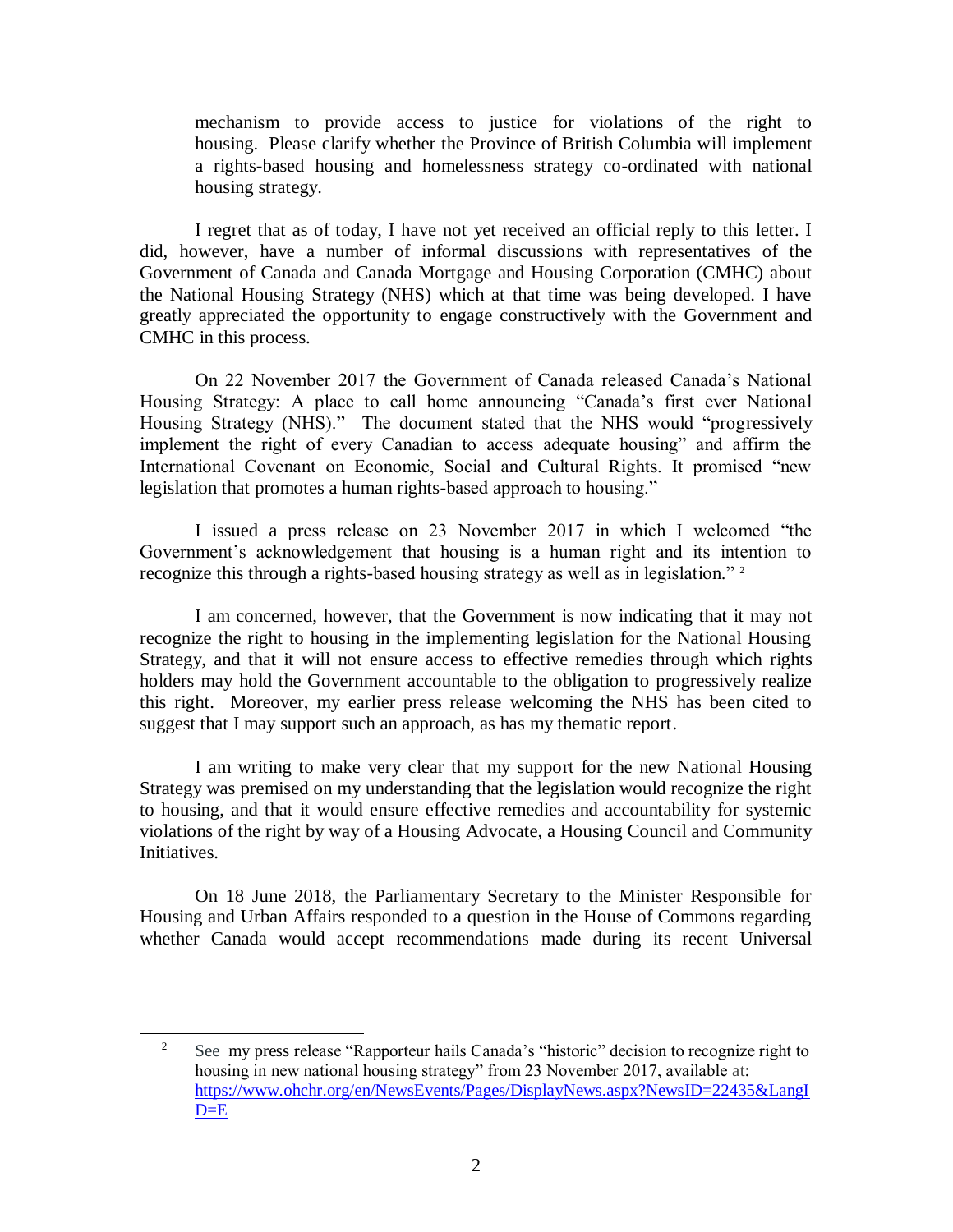Periodic Review to ensure that the legislation related to the NHS fully recognizes the right to housing and provides for effective remedies.<sup>3</sup>

In response, the Parliamentary Secretary cited my press release of 23 November 2017 as evidence of my support for the NHS. He proceeded to argue, however, that the NHS need not recognize the right to housing in legislation or provide for effective remedies. He stated that "declaring it a right will get people, perhaps, into a courthouse, but it will not get them into homes. It may introduce them to lawyers, but they need landlords. ... it creates sort of a hope that they can prosecute their way into housing."<sup>4</sup> It was not made clear by the Parliamentary Secretary, though I have informed him of this, that I find the suggestion that marginalized groups simply need housing and should not also be accorded rights and access to courts or tribunals to be discriminatory and patronizing.

A week prior to the Parliamentary Secretary's speech, the President of Canada Mortgage and Housing Corporation (CMHC), responsible for consulting with Canadians about a rights-based approach and with whom I have had discussions, cited my work to affirm that "states have a firm obligation to ensure accountability." He proceeded to argue, however, that since countries like Finland and South Africa that have accorded legal recognition to the right to housing still have homelessness, this approach "is not a panacea" and "would offer no comfort to people who can't hire a lawyer." He stated that what is being considered in Canada is a different approach, a "human rights-based approach" which does not, apparently, include legal recognition of the right to housing.<sup>5</sup>

I must clarify in the most emphatic terms that I would never support, nor can I imagine, a "human rights-based approach" that does not reference and guarantee the right to housing and that does not provide access to justice and effective remedies. With respect to obligations to monitor accountability, I made it clear in my thematic report that these must be understood in relation to "compliance with the right to housing."

In my report to the UN Human Rights Council, on Human Rights Based Housing Strategies, I articulate 10 principles essential for a housing strategy to be considered human rights compliant.<sup>6</sup> I have shared this report and discussed it with representatives of the Government of Canada and CMHC engaged in developing the rights-based approach in the National Housing Strategy.

l

<sup>&</sup>lt;sup>3</sup> Report of the Working group (draft) A/HRC/WG.6/30/L.9 available at: [https://www.upr-info.org/sites/default/files/document/canada/session\\_30\\_](https://www.upr-info.org/sites/default/files/document/canada/session_30_-_may_2018/a_hrc_wg.6_30_l.9.pdf) may  $2018/a$  hrc wg.6 30 1.9.pdf

<sup>&</sup>lt;sup>4</sup> Canada, House of Commons, Hansard 18 June 2018, Statement by MP Adam Vaughan, available at [www.infomedia.gc.ca/parl](http://www.infomedia.gc.ca/parl)

<sup>5</sup> See, "Human Rights Start at Home – Building a Stronger Foundation for Housing in Canada", speech delivered at Canadian Knowledge Mobilization Forum, Canadian Museum of Human Rights on 12 June 2018.

 $6$  UN Document [A/HRC/37/53.](http://www.undocs.org/A/HRC/37/53)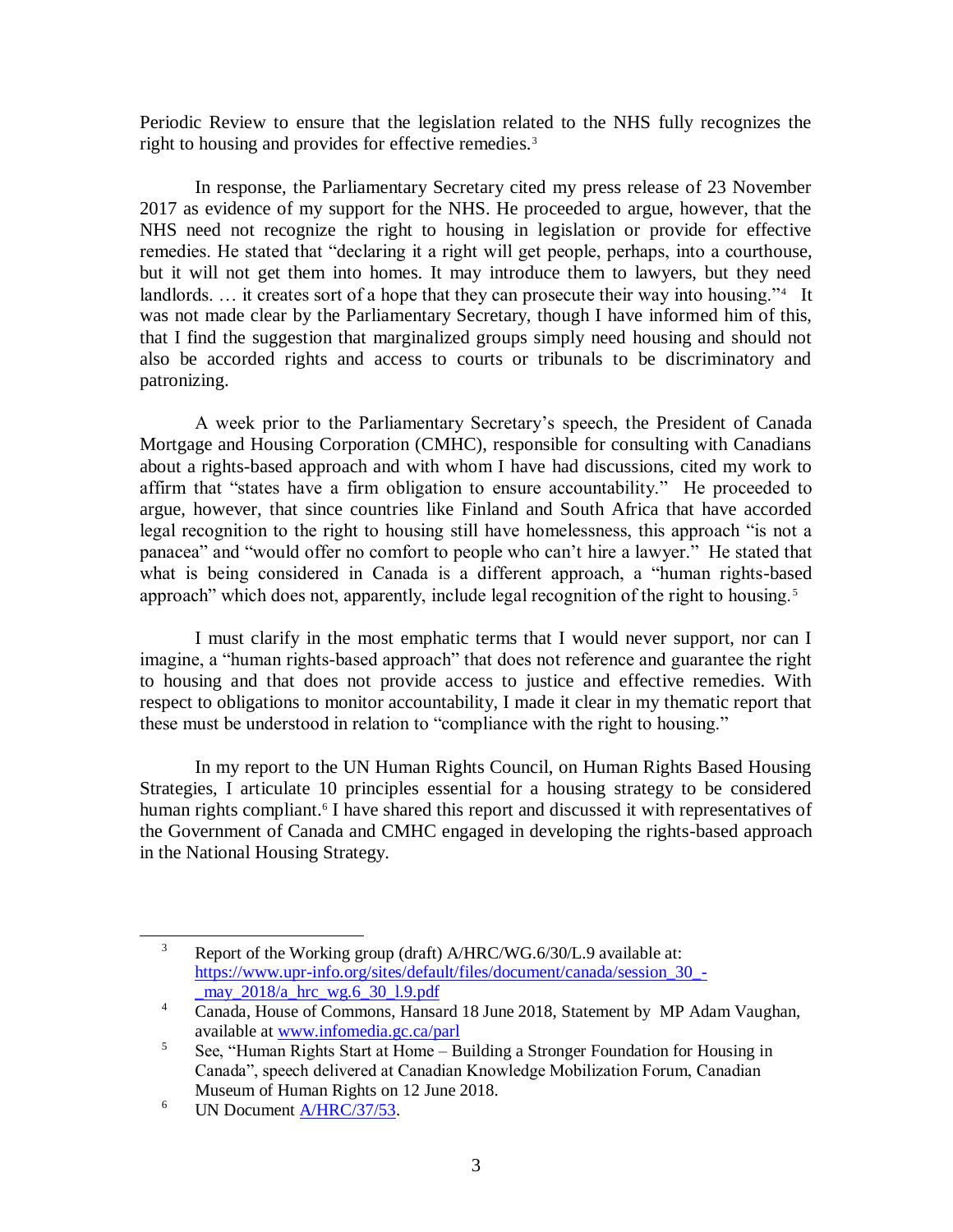The first of these principles dictates that a strategy must recognize the primacy of the right to housing as a legal right subject to effective remedies. The eighth principle states that a housing strategy must provide effective claiming mechanisms for the right to housing through courts or other means. I have consistently reiterated these requirements in many forums, through media interviews, subsequent press releases, and at consultations with CMHC.

Civil society groups and other stakeholders in Canada have adopted a number of consensus points with respect to the development of the NHS. These include:

- Explicit recognition in the legislation and not just in preambular text of the right to adequate housing as defined in international law and of the obligation of governments to progressively implement the right within a reasonable period of time.
- A commitment to address systemic inequality on the basis of race, gender, disability, and other grounds, the impacts of colonization, and the rights of Indigenous communities, including those in urban centres.
- Prioritization of those in most urgent housing need and a commitment to eliminate homelessness by 2030 as Canada has agreed to under the UN Sustainable Development Goals.
- An accessible process through which systemic issues are subject to public hearings, adjudication and remedies.
- Independent monitoring of progress and accountability based on human rights-based goals and timelines.

I have publically supported these consensus points. Indeed, my position is that these proposals identify elements in the proposed legislation that are necessary for compliance with Canada's obligations under international human rights law.

I also note that proposals put forward by civil society organizations and experts would provide for hearings and remedies for systemic issues affecting the progressive realization of the right to housing, by way of a Housing Advocate and Housing Council and would not rely on individual claims before courts. I have expressed my opinion to government representatives that these innovative proposals, if implemented through legislation, could satisfy the obligation to ensure accountability and effective remedies, without relying on individual claims before courts. It is inappropriate, therefore, for the government to continue to state that recognizing the right to housing and ensuring effective remedies in the NHS legislation would require individuals to "prosecute their way into housing" using lawyers and courts.

In conclusion, I must stress, again, that it is impossible to have a human rights based housing strategy that does not recognize the primacy of the right to housing as a